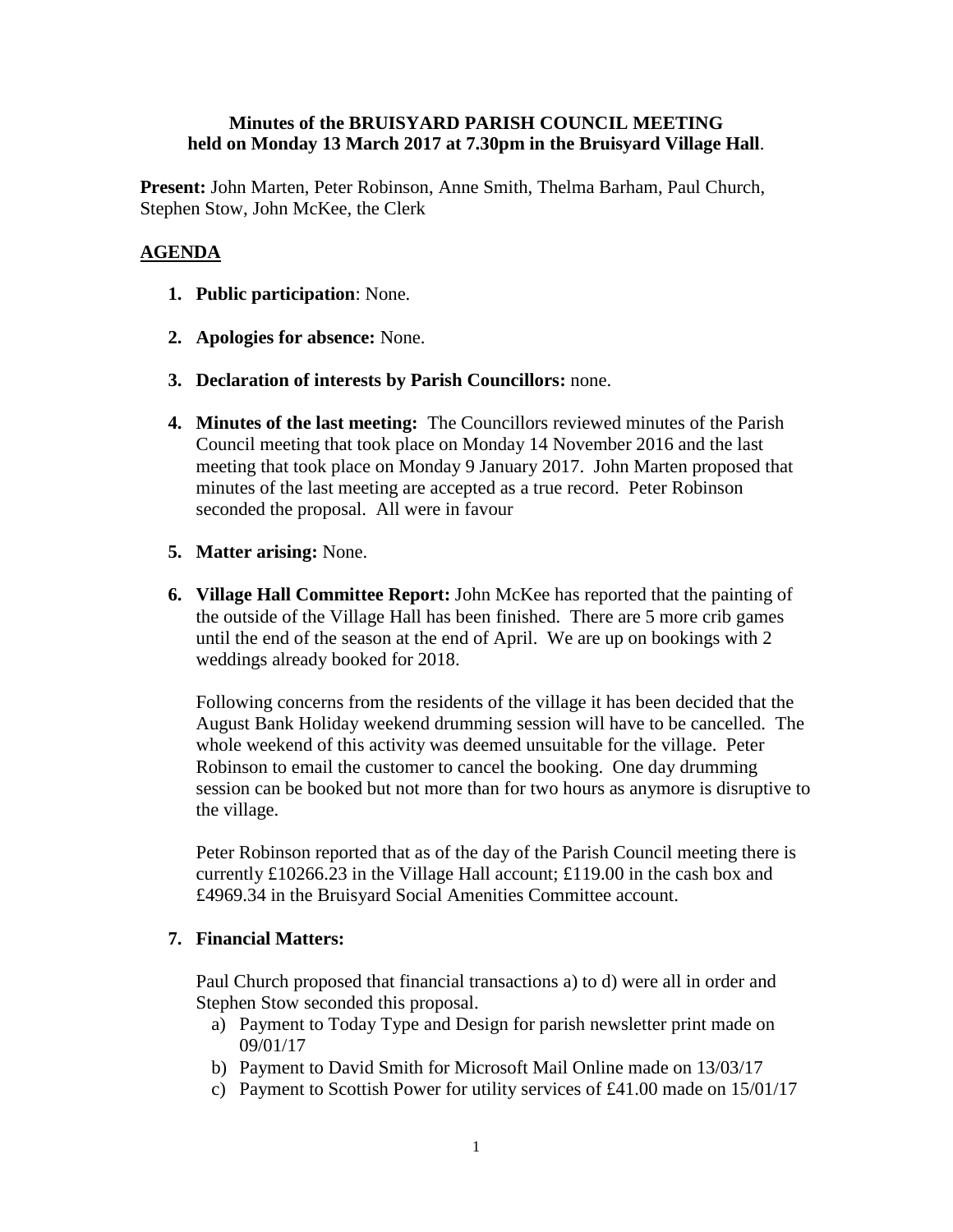- d) Payment to B T McKee for cleaning of £70.00 made on 16/01/17
	- e) At the last statement the Parish Council current account held £1923.72, the deposit account held £482.88 and the Village Hall account held £9985.27
- **8. Defibrillator training:** Two sessions have been booked for Wednesday 22 March for 3pm and 7pm. There will be attendants from both Sweffling and Rendham Parishes as well as Bruisyard Village Hall. We can only accommodate 10 people per session, therefore, any people that we cannot accommodate will be booked in for the next defibrillator training session on Wednesday 3 May.
- **9. Grass Cutting**: Having reviewed quotes from three different grass cutting contractors it has been decided to award the grass cutting contract for 2017 to Kindlewood again. Phillip Jay from Kindlewood does a fantastic job and we are satisfied with the quality and frequency of the cuts.
- **10. Standing orders and financial regulations: adoption of new amendments**: The Clerk has reported that SALC has advised the Clerk that there is a need to

adopt recent amendments for the current Standing Orders and Financial Regulations adopted in March 2015. Standing Orders point 3L and Financial Regulations points 1.6, 6.4 and 11.1b have been reviewed. Anne Smith proposed that the advisory amendments are adopted by the Parish Council and John Marten seconded the proposal. The Clerk has raised a query with regards to points 6.18 and 6.19 of the Financial Regulations adopted in March 2015. The Clerk needs to clarify with SALC whether those points can be changed to reflect the fact that the pre-paid debit card is not restricted to the Clerk and in fact is being used by authorized members of the Bruisyard Village Hall Committee. The Councillors agreed that amendments to points 6.18 and 6.19 are adopted subject to clarification from SALC.

## **11. Date of the Next Meeting:**

Annual Meeting of the Parish – Monday 8 May at 7.00pm Annual Meeting of the Council – Monday 8 May at 7.30pm

### **12. Any other business:**

Anne Smith reported that Better Broadband for Suffolk meeting is taking place at the Village Hall on 26 April.

Car parking: for the last couple of weeks a car belonging to someone staying in the Field View Cottage keeps parking in front of the housing association houses. There is no sufficient parking in the cottage to park more than 2 cars as at the time there were 2 cars parked in the drive of the cottage and one outside the cottage. When the planning application for the holiday accommodation in the Field View Cottage was submitted the Council raised their concerns that parking arrangements are inadequate. However, the Suffolk Coastal District Council did not take it into consideration when approving the application.